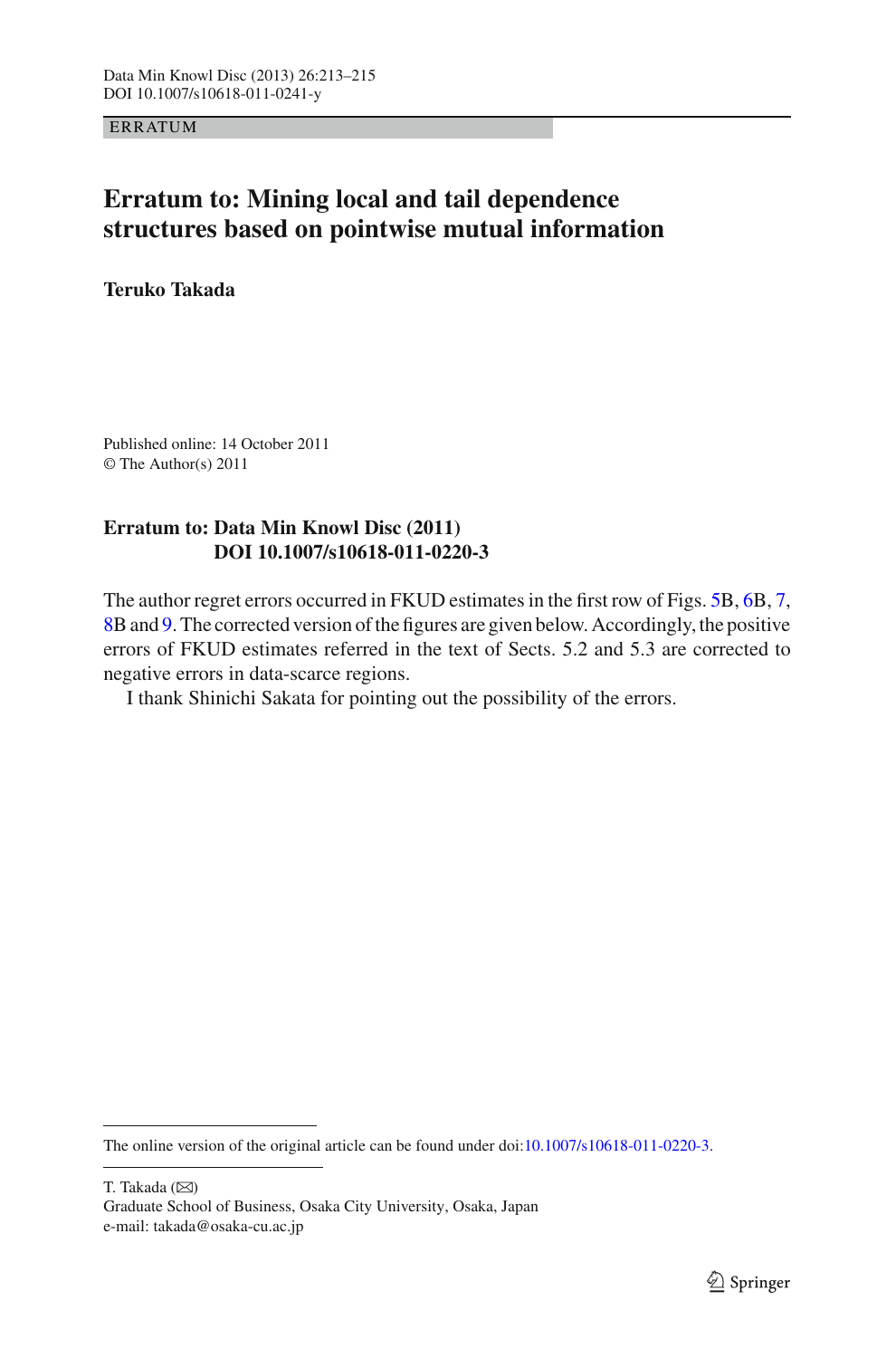

<span id="page-1-0"></span>**Fig. 5** Size effect on the pointwise MI estimation of independent bivariate *t*(3) density: (Panels**B**) Pointwise MI estimates. See Table 1 for an explanation of the acronyms used



<span id="page-1-1"></span>**Fig. 6** Size effect on the pointwise MI estimation of dependent bivariate *t*(3) density: (Panels **B**) Pointwise MI estimates. See Table 1 for an explanation of the acronyms used



<span id="page-1-2"></span>**Fig. 7** Size effect on the pointwise MI estimation error of dependent bivariate *t*(3) density: See Table 1 for an explanation of the acronyms used